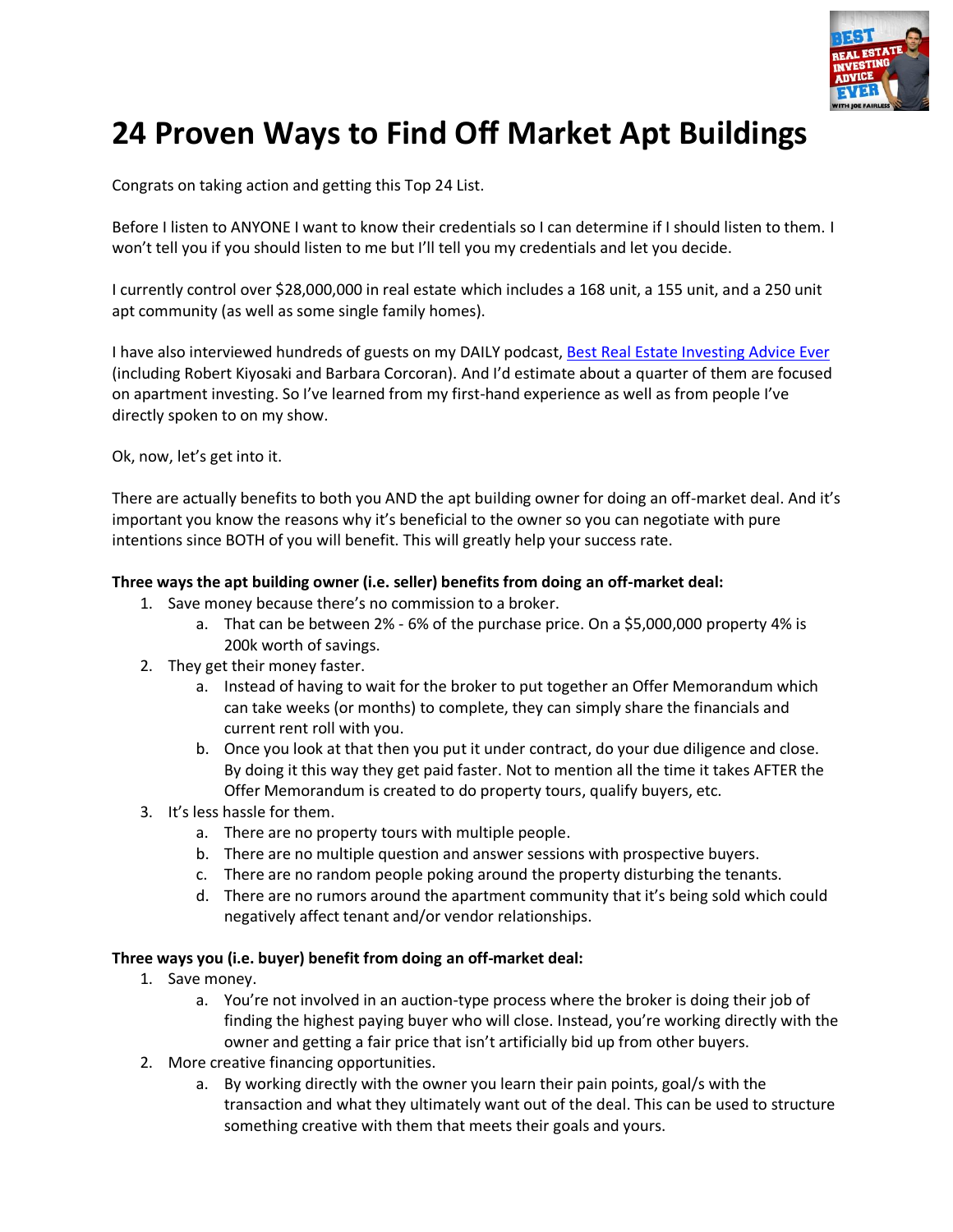

- 3. Close faster.
	- a. Instead of having a broker relay messages, you are speaking directly to the owner which can help expedite the process.
		- i. By the way, I enjoy working with brokers and usually get a lot of value by working with them. However, off-market deals where brokers aren't involved are the best deals to do because of the previously mentioned reasons.

Before we get into the tactics I also want to mention that **there are only two ways for you to get an offmarket deal.**

- 1. You Talk to the Owner Directly
- 2. You Talk to Someone Who Knows the Owner (i.e. wholesaler, friend, electrician, etc.)
	- a. There would likely be some sort of compensation to the middle person

The ideal scenario is to talk to the owner directly every time but that's not reality. Sometimes there are middle people who make the intro and they are very valuable because it could be a service professional who has a network of lots of owners they can refer you to.

Therefore, **your tactics should target owners directly AND people who know owners.** Some of the below tactics do a better job a targeting one over the other, however, you should make sure to do things that reach both.

Now that we've set the framework, let's dig in.

# Here are 24 PROVEN ways to find off-market apartment buildings.

#### **1. Create Content for Owners:**

- a. This Best Ever guest created a *How to Sell Your Apartment Building for Smarties* guide. Hear his story on my podcast: [http://joefairless.com/blog/podcast/jf541-how-a-young](http://joefairless.com/blog/podcast/jf541-how-a-young-commercial-investor-raised-over-1m-to-purchase-a-30-unit-deal/)[commercial-investor-raised-over-1m-to-purchase-a-30-unit-deal/](http://joefairless.com/blog/podcast/jf541-how-a-young-commercial-investor-raised-over-1m-to-purchase-a-30-unit-deal/)
- b. You can download the guide [here.](https://goo.gl/mpbpS3)
- c. Of course, after you create it for them you have to find them to give it to them. See tactics below that address that.

#### **2. SEO (Search Engine Optimization):**

- a. I personally use SEO to increase the popularity of my podcast. The thought is that as more people listen to the podcast I will get sent more off-market deals. I have found that to the true as I get about 1 "off market" deal a week. Some aren't truly off market but some are. In order to do SEO you must have a website since you're optimizing your rankings
- b. I use [www.upwork.com](http://www.upwork.com/) for my SEO and pay a team \$3.33 an hour for 20 hours a week. I spend about \$250 a month and have seen my website rankings for certain search words increase as a result.
- c. When picking your keywords think like an owner thinks in your market. So instead of "sell my apt building now" which isn't a term an apt owner would likely put into a search bar, instead do keyword phrases like "increase my NOI."
- d. SEO is oddly neglected when it comes to apt building buying. There's a bunch of people doing it for single family homes but not apts. This is a huge opportunity.
- **3. Start your Own Real Estate Podcast:**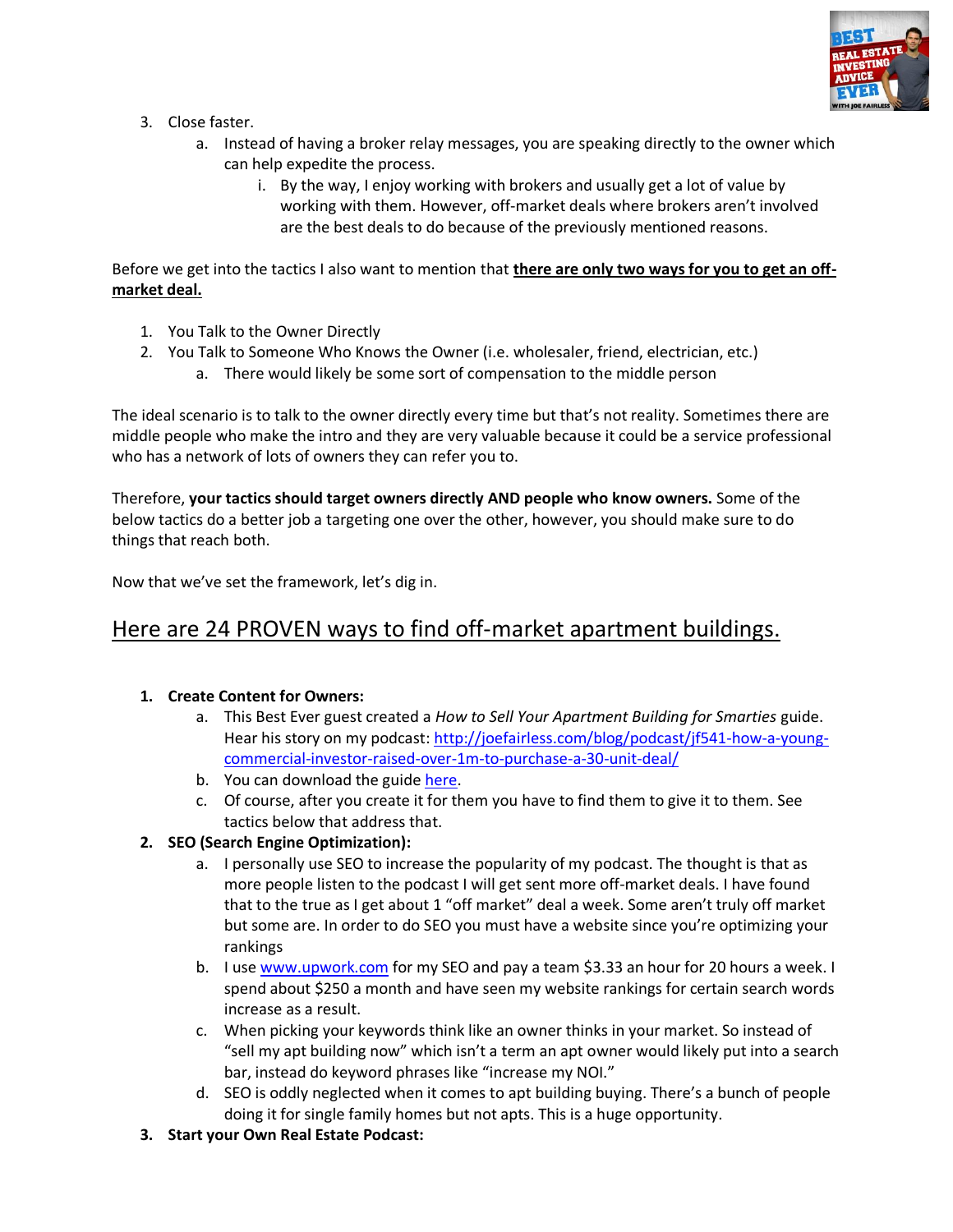

- a. 46 million people listen to podcasts every month. iTunes is a huge distribution channel for your message. Now you just need the message.
- b. Your topic could as narrow as "Apartment Investing in the Windy City" or broad as "Apartment Investing in the US" or even just real estate (then have apt people on there)
- c. This targets people who know owners as well as owners. Plus, you'll learn a lot while building friendships across the world along the way. A couple tips:
	- i. Do an interview format so you have a reason to reach out to high-profile people. By interviewing high-profile people you gain social credibility from others who have heard of those people but are being introduced to you for the first time. It's just like when you're introduced to someone by a mutual friend. Because it's via the mutual friend you have credibility (i.e. you're not a stranger).
	- ii. Do it consistently. You don't have to be a crazy as me and [do a daily podcast](https://itunes.apple.com/us/podcast/best-real-estate-investing/id904025246?mt=2) but be consistent and commit to doing it for at least 12 months. Then reassess to see if it's a good use of your time. And if you've been doing it consistently then I guarantee it will be a good use of your time.

# **4. Start a Meetup:**

- a. Depending on your focus this can be targeting owners directly, people who know owners or both.
	- i. For example, when I moved to Cincinnati after living in NYC for 10 years I knew it would be important to start making friends in Cincinnati. So I started a Mastermind Group that is free to attend and, 8 months later, it has a packed house of real estate investors. There are only a couple apt owners but we only need to do a couple deals a year in order to make some big-time dollars. Plus, the group also helped me raise \$50,000 on the 155 units I'm closing on later this month via a referral from a group member.
	- ii. Or you could take a different approach and create an Apartment Investing Meetup where you only focus on apt investing. Do this even if you own ZERO apts. Just invite owners to speak at the meeting. Mortgage brokers, insurance agents, lenders, appraisers, property managers, CPAs and attorneys would also love speaking at the event.
	- iii. Here's a video of a happy hour real estate investing meetup I started: <https://www.youtube.com/watch?v=zFvvmyTccVQ>

# **5. Craigslist:**

a. Respond to the "for rent" apt ads on Craigslist by asking the owner if they'd be interested in selling. Someone with an apt to rent is losing money on that apt at that moment in time so they might be motivated to unload the property.

# **6. Cold Calling:**

a. Listen to John Cohen talk about how he gets multifamily deals from cold calling owners: [http://joefairless.com/blog/podcast/jf345-your-guide-to-direct-mail-cold-calling-and](http://joefairless.com/blog/podcast/jf345-your-guide-to-direct-mail-cold-calling-and-multi-family-purchasing/)[multi-family-purchasing/](http://joefairless.com/blog/podcast/jf345-your-guide-to-direct-mail-cold-calling-and-multi-family-purchasing/)

# **7. Direct Mail:**

- a. Good ole' direct mail[. Here's a template](https://goo.gl/AwJGZk) a Best Ever guest used to close on an apt building that made him over \$2,000,000.
- b. Here's the interview where he discussed that deal: [http://joefairless.com/blog/podcast/jf531-how-his-experience-in-spec-homes-lead-him](http://joefairless.com/blog/podcast/jf531-how-his-experience-in-spec-homes-lead-him-to-commercial-deals/)[to-commercial-deals/](http://joefairless.com/blog/podcast/jf531-how-his-experience-in-spec-homes-lead-him-to-commercial-deals/)
- **8. Drive by then Calling Owner:** 
	- a. When I interviewed Juan Maldonado he said 8 out of 10 apt deals he's done has been via cold calling apt buildings he drove by and signs of distress. He has acquired 560 apts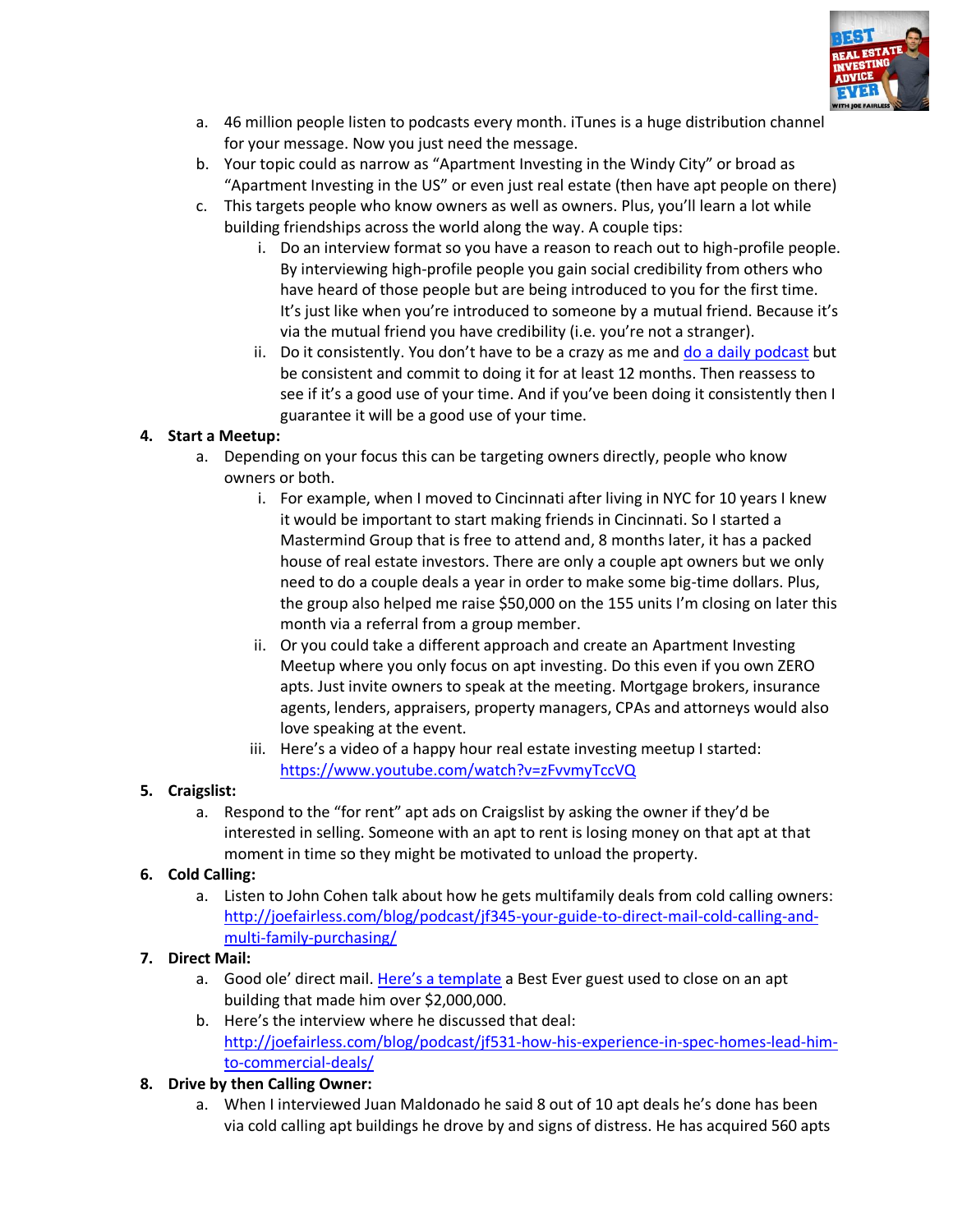

and closed on over \$26M in real estate so he's speaking from experience. Listen to his interview here[: http://joefairless.com/blog/podcast/jf340-your-insider-scoop-to-cold](http://joefairless.com/blog/podcast/jf340-your-insider-scoop-to-cold-call-for-deals/)[call-for-deals/](http://joefairless.com/blog/podcast/jf340-your-insider-scoop-to-cold-call-for-deals/)

#### **9. Bankers & Mortgage Brokers:**

a. They know investors. They also want you to do more deals so they can loan you money.

## **10. Eviction Court:**

a. Go look up the court docket and see who is evicting their tenants. If you see a pattern you might find a very motivated landlord wanting to get rid of the headache.

## **11. Property Management Companies:**

- a. They know where the skeletons are buried because they manage the good, bad and ugly. They'll know if an owner wants/needs to sell and if you build a relationship with them you might get introduced to a very good deal. Plus, they want your biz so they can manage the property as well.
- b. Caution: if you buy from a property mgmt. intro, before going with that property mgmt. company you'll want to double check that the reason the property is being sold isn't because of the property mgmt. team's errors.

## **12. Create a YouTube Channel:**

- a. Similar to podcasting, this is a way to reach a ton of people. But you know that already, right? Figured. Well…are YOU on YouTube posting videos at least weekly?? If not, why not?? If video isn't your thing then don't do this but if it is then this can be a great platform to build a relationship with people and get access to larger deals via introductions.
- b. Key is consistency then improve quality over time. Plus, have a centralized theme (i.e. Apt Investing, Raising Money, Finding Off-Market Deals, etc.)

#### **13. Title Company:**

a. They could be a good referral source for equity too because they know the groups that are currently closing on apt communities.

#### **14. Appraisers:**

a. They are good people to know. Even if you don't get a deal from them you can ask them about the deals you do come across.

#### **15. Apartment Association Meetings:**

a. Lots of owners. Lots of professionals. Lots of opportunities. Just Google this for your local area. They tend to cost a couple hundred a year to join.

# **16. Real Estate Investing Meetings:**

a. You likely won't find too many big-time apt owners but you will find a lot of people who are doing wholesaling and might be a bird dog for ya.

# **17. Building Code Violations:**

a. Look up code violations in your county. That tells you who is slacking on their maintenance and who might be needing to sell.

#### **18. Delinquents on Taxes:**

a. If they ain't payin' taxes they have big trouble ahead. Maybe you can step in and be a problem solver.

# **19. Take a Creative Approach to Loopnet Listings.**

- a. "Wait, isn't this usually listed by a broker so it isn't off-market??!" you might be screaming at me. Well, yes. BUT, let me tell you the story of my  $1<sup>st</sup>$  deal....
- b. I went from buying 4 single family homes to buying a 168 unit apt community. That's a big jump. And the 168 was listed on…LoopNet! But we approached the purchase unlike anybody else before us. We did a Master Lease with Option to Purchase which was treated as an Installment Sale.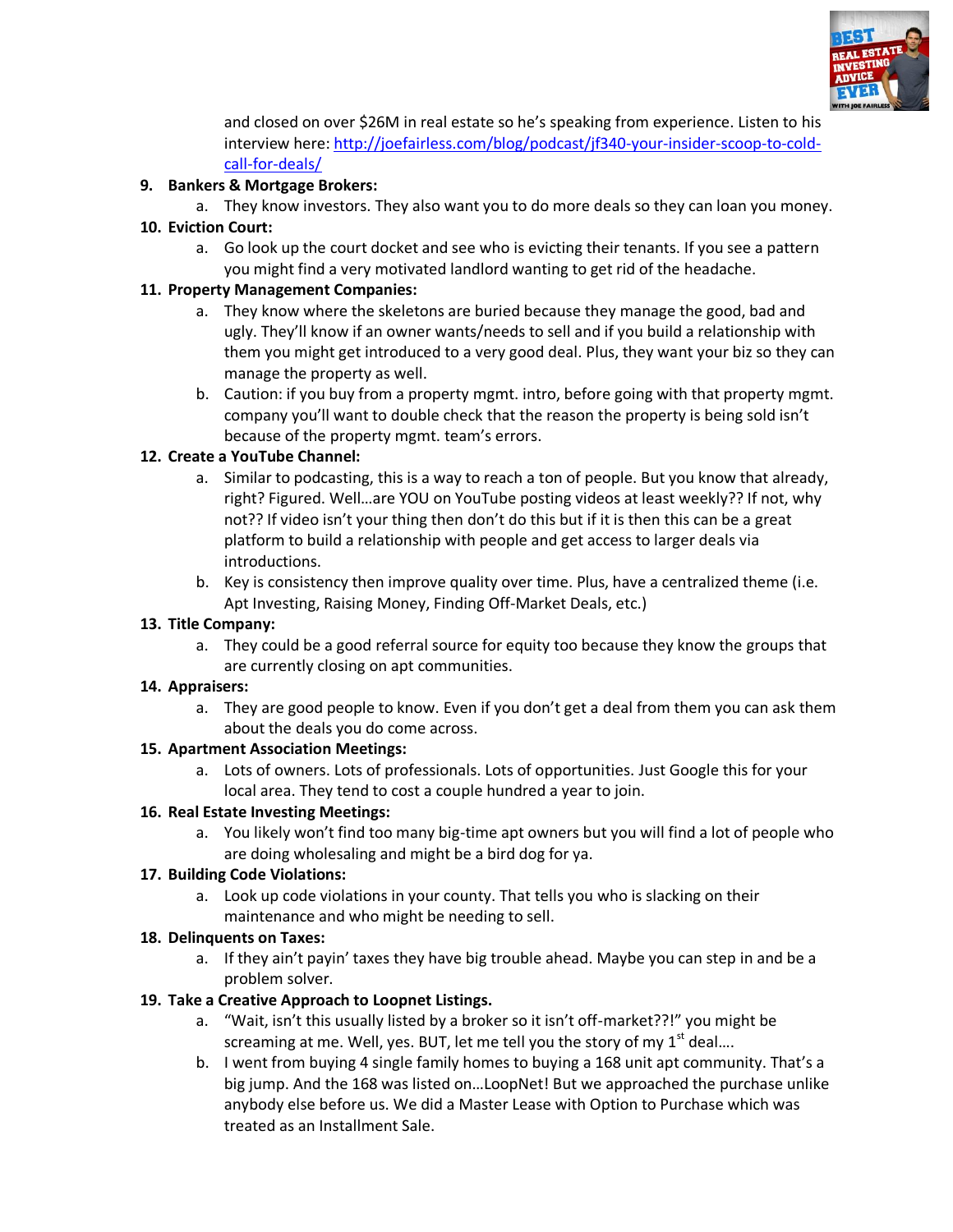

c. Basically that allowed me to go out and raise money from investors. We then put a down payment on the property (about 20%) and took control of it. We got the income, paid the expenses and paid the mortgage payment (while getting equity that's created from the principle pay-down which is about 15k a month). But, and here's the kicker, the owner stayed on the loan as a personal guarantor so my group and I didn't have to go through the exhaustive process of getting approved by the lender. However, I did get in writing that the lender was ok with us doing the Master Lease (otherwise that would be bad news if/when lender found out and made it null and void).

#### **20. Start a Blog:**

a. Start a blog and interview the best multifamily professionals. They will be flattered you're interviewing them and it will let you get to know the top people in the industry. Who, in turn, likely are apt owners or know apt owners.

#### **21. Vendors:**

a. Electricians, carpet installers, roofers, plumbers, HVAC professionals, pool repair people, lawn care professionals, etc. ANYONE who is involved in the apt building business. They are on the front lines of the biz and are excellent people to know and talk to. Refer people to them first before asking them to do it for you.

#### **22. Connecting with Local Connectors:**

- a. Fitness trainers, residential real estate agents, insurance sales people, etc. Your local market is full of people who make it their business to connect with others. Why not meet THOSE connectors and leverage each other's network?
- b. For example, you could talk to a fitness trainer and tell her that you are focused on buying apt communities. If she knows of anyone to please let you know. In return you can refer people to her – perhaps tenants of your building. It's a win-win. Always look for the win-win and ALWAYS give them something first before asking for anything in return.

#### **23. BiggerPockets:**

a. Become an active member of BiggerPockets, a large online community for real estate investors. I've been an active member for many years and have seen real business come from it. When asking for deals make sure to post in the Marketplace section because they have strict solicitation guidelines.

#### **24. Volunteer:**

- a. The more you volunteer for things you are passionate about the more you will connect with people in a meaningful way. Then, you should work your way up to get on the Board of Directors for the charity. Do you think influential people who own real estate are also on the Board of Directors? Exactly.
- b. I'm on the Board of Directors for Junior Achievement and Texas Tech University both of which have helped me find deals and raise money for those deals.

Ok, so you have 24 PROVEN ways go get off-market deals.

What is your next step?

Here's what I recommend:

#### **Create ONE THING for owners.**

You MUST have a reason to talk to owners and build a relationship with them.